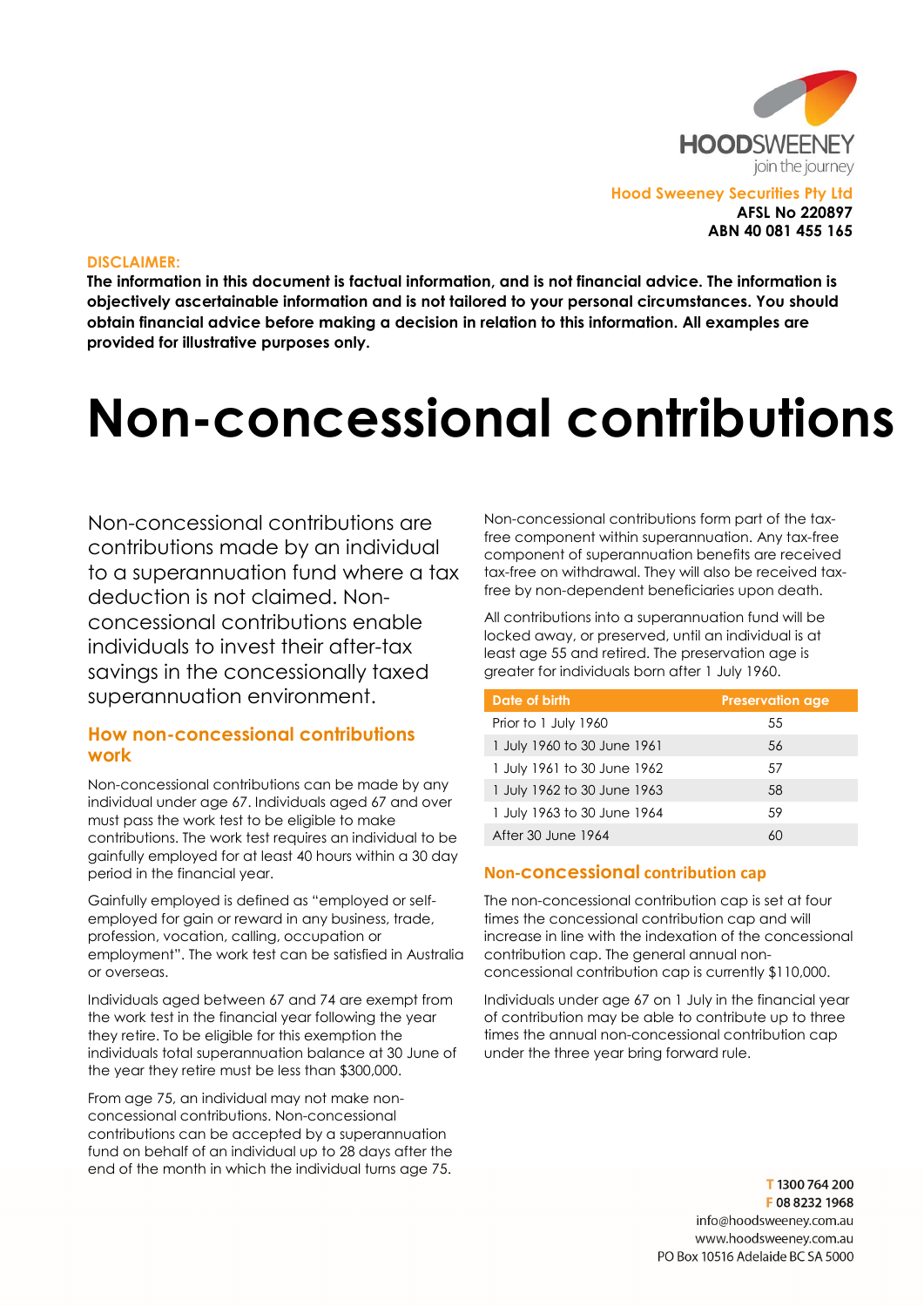

Once this rule is activated the level of further nonconcessional contributions that can be made during the following two financial years is reduced as follows:

| Non-concessional contribution<br>bring forward cap                           | \$330,000    |
|------------------------------------------------------------------------------|--------------|
| Less: Non-concessional contributions made<br>2021-2022 Financial Year        | ( \$200,000] |
| Additional non-concessional contributions<br>available Prior to 30 June 2024 | \$130,000    |

An individual's Total Superannuation Balance may also reduce the level of non-concessional contributions that can be made.

## Total superannuation balance

All Australian superannuation benefits count towards an individual's total superannuation balance. For accumulation and Account-based pension accounts the individual's member balance is the amount applied.

Special rules apply when calculating the amount applied to an individual's total superannuation balance for other superannuation benefits, including defined benefits and lifetime pensions. An Actuary will calculate the amount applied towards the total superannuation balance for defined benefit superannuation accounts that have not yet been accessed.

The maximum non-concessional contributions that can be made and the 'bring forward' period available is based on an individual's total superannuation balance at 30 June of the financial year prior to making the contribution as follows:

| <b>30 June total</b><br>superannuation<br>balance | <b>Bring</b><br>forward<br>period | <b>Maximum</b><br>non-concessional<br>contribution |
|---------------------------------------------------|-----------------------------------|----------------------------------------------------|
| Less than \$1,480,000                             | 3 years                           | \$330,000                                          |
| \$1,480,000 to \$1,458,999                        | 2 years                           | \$220,000                                          |
| \$1,590,000 to \$1,699,999                        | No bring<br>forward               | \$110,000                                          |
| \$1,700,000 and above                             | Not<br>applicable                 | Nil                                                |

If more than \$1,700,000 is held in superannuation at 30 June no further non-concessional contributions can be made. This amount applies to total superannuation benefits held and not each superannuation fund.

#### What happens if the concessional contribution cap is exceeded?

An individual that exceeds the non-concessional contribution cap has the opportunity to withdraw the excess contributions and 85% of the associated earnings.

The associated earnings are calculated by the Australian Taxation Office, using the average of the general interest charge rates for the period the excess non-concessional contributions relate to. The excess non-concessional contribution period is calculated from the start of the income year in which the excess non-concessional contributions were made and ends on the day the Australian Taxation Office issues the excess non-concessional contribution determination.

Any excess concessional contributions retained within the superannuation environment will be subject to penalty tax of 47%.

100% of the calculated associated earnings will be taxed at the individual's marginal tax rate (plus Medicare levy) and a 15% tax offset will apply, reflecting the tax already paid by the superannuation fund on the earnings. The excess non-concessional contributions can be released tax-free.

An example of the implications of exceeding the nonconcessional contribution cap is provided below:

|                                               | $21\%$ *<br><b>Tax Rate</b> | $34.5\%$ *<br><b>Tax Rate</b> | $39\%$ *<br><b>Tax Rate</b> | $47\%$ *<br><b>Tax Rate</b> |
|-----------------------------------------------|-----------------------------|-------------------------------|-----------------------------|-----------------------------|
| Excess<br>contributions                       | \$20,000                    | \$20,000                      | \$20,000                    | \$20,000                    |
| Associated<br>earnings $(7.0\%)$ <sup>1</sup> | (\$1,400)                   | (\$1,400)                     | (\$1,400)                   | (\$1,400)                   |
| Tax levied on<br>associated<br>earnings       | \$294                       | \$483                         | \$546                       | \$658                       |
| Less: 15% offset                              | (\$210)                     | (\$210)                       | ( \$210)                    | (\$210)                     |
| <b>Amount payable</b>                         | \$84                        | \$273                         | \$336                       | \$448                       |

\* Including Medicare Levy.

<sup>1</sup> Estimated associated earnings rate applied. This is calculated by the ATO based on the average general interest charge rates during the excess non-concessional contribution period.